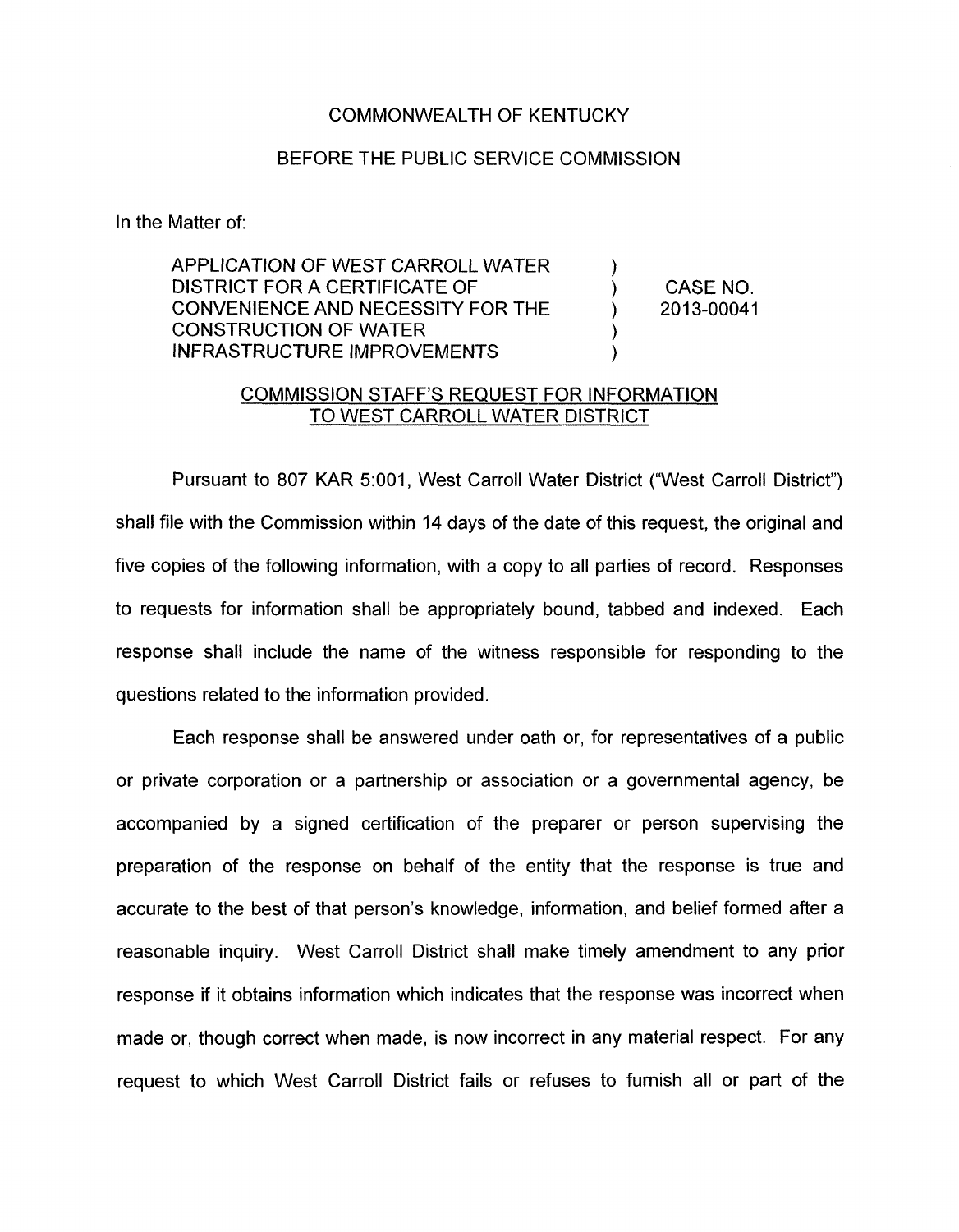requested information, West Carroll District shall provide a written explanation of the specific grounds for its failure to completely and precisely respond.

Careful attention should be given to copied material to ensure that it is legible. When the requested information has been previously provided in this proceeding in the requested format, reference may be made to the specific location of that information in responding to this request. When applicable, the requested information shall be separately provided for total company operations and jurisdictional operations.

1. Provide detailed engineering drawings of the proposed extensions. These drawings shall be stamped, signed, and dated by a Kentucky licensed professional engineer in accordance with KRS 322.340.

2. a. State whether a request for bids has been published in accordance with KRS 424.260.

b. to publish the request for bids. If no, state when West Carroll District or Carrollton Utilities expects

c. If yes,

(I) State when the request was published and provide a copy of the notice.

(2) State the deadline for submission of bids to West Carroll District or Carrollton Utilities.

3. State the period of time for which a submitted bid must remain effective.

**4.**  State when West Carroll District or Carrollton Utilities anticipates awarding the contract.

5. If bids have been submitted, or when bids are submitted, provide:

a. Each submitted bid;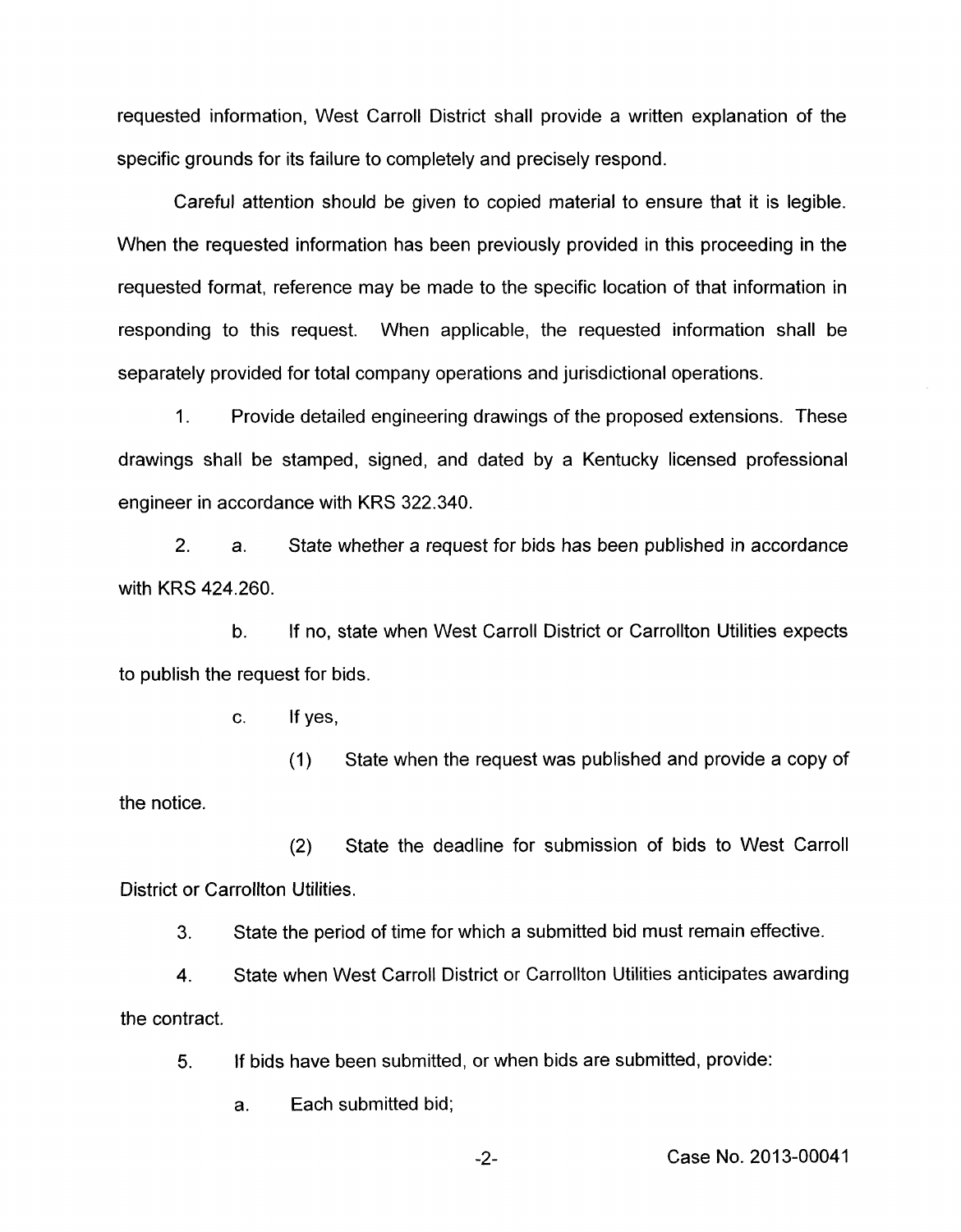b. The tabulation or summary of submitted bids;

c. The project engineer's recommendation regarding the submitted bids;

d. The minutes of the meeting in which West Carroll District's Board of Commissioners or Carrollton Utility Commission selected the winning bid.

e. Provide a breakdown of the total cost of the project including, but not limited to, the administrative costs, construction cost, engineering fees, inspection fees, contingencies, and legal expenses.

6. Refer to County Underserved Project Preliminary Engineering Report at 25. Using Table 10, state the number of households that each extension project will add to West Carroll District's system.

Jeff erbuen

Executive Director Public Service Commission  $P.O.$  Box 615 Frankfort, Kentucky 40602

APR 2 9 2013

cc: Parties of Record

DATED: